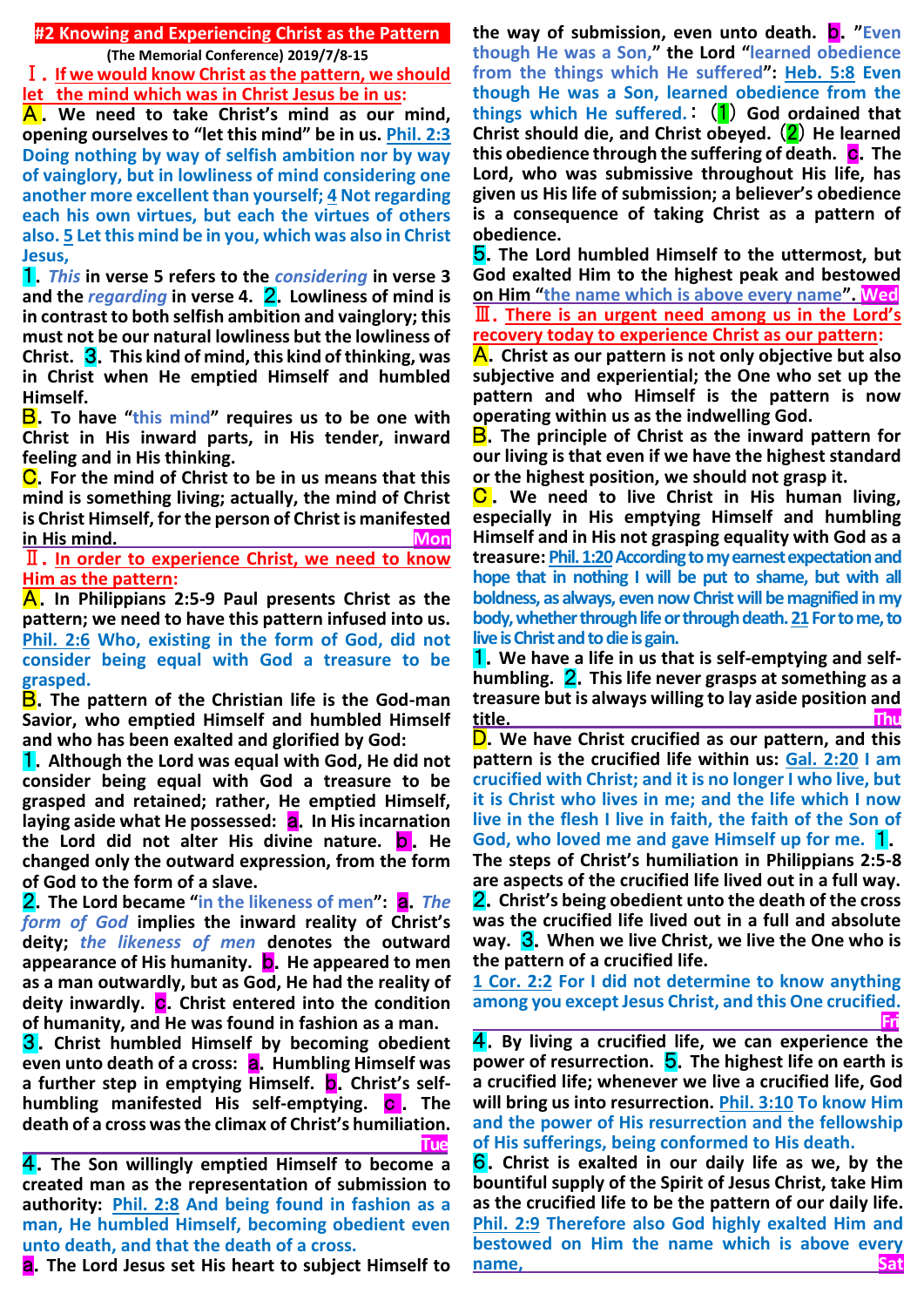**Crucial Point**①**:To let the mind of Christ be our mind, read and pray-read the Word with partner every morning OL1: We need to take Christ's mind as our mind, opening ourselves to "let this mind" be in us. OL2: For the mind of Christ to be in us means that this mind is something living; actually, the mind of Christ is Christ Himself, for the person of Christ is manifested in His mind. Phil. 2:3Doing nothing by way of selfish ambition nor by way of vainglory, but in lowliness of mind considering one another more excellent than yourself; 4 Not regarding each his own virtues, but each the virtues of others also. 5 Let this mind be in you, which was also in Christ Jesus,**

**The subject of the book of Philippians is the experience of Christ. This book first tells us in chapter 1 that we need the all-inclusive, bountiful supply of the Spirit of Jesus Christ.** …**The means for us to live Christ is the bountiful supply of the Spirit. Following this, chapter 2 gives us another point concerning our experience of Christ. The second means for us to experience Christ is to let the living mind that was in Christ Jesus be in us. There is in the universe a living mind, a mind that Paul calls "this mind." This living mind is waiting for you to open yourself up and let Him in. It is not simply that you take Christ as a pattern to imitate Him. The point here is that the Christ whom we experience is very practical and available. His mind especially is so living and active.**

**In Paul's writings he sometimes refers to Christ's meekness and Christ's gentleness. However, meekness and gentleness are not personified. But here His mind is likened to a person. You cannot say that the meekness or the gentleness of Christ dwell in you. Paul does not use this expression. Rather, he says to let this mind which is in Christ Jesus be in you. This means, practically speaking, the person of Christ is manifested in His mind. We must take the practical Christ. He is living, and His mind is living and waiting for us to open to Him. We must open ourselves to let such a mind be in us.**

**Once we let the living mind of Christ be in us, this mind will transform us. Ephesians 4:23 says that we need to be renewed in the spirit of our mind, and Romans 12:2 says, "Be transformed by the renewing of the mind." The renewed mind, the mind with the spirit, is the mind indwelt by the mind of Christ. This mind which was in Christ is a transforming mind, a renewing mind. To have the mind of Christ in us is for our transformation. We do not merely follow Christ's steps outwardly, but we let Christ's living mind be in us inwardly to transform us.** 

## **Application to young people/ college students**

**As the mind of Christ is Christ, your mind is you yourself. So what you think in your mind is very important. You need to protect your mind. For example, if you are watching licentious movies, your mind will be filled with the licentious, dirty mind. If you are watching violent movies, your mind will be filled with violent mind. If you are reading comic books which describe selfish and egoistic people, your mind will be filled with selfish idea. And in your relationship with friends, you need to avoid the relationship with those who do not fear God, whose moral sense is low and who love the degradation. Otherwise your mind will get contaminated through your** 

**friendship. But if you read the Bible and pray-read the Word, your mind is sanctified, renewed and transformed. Even without getting in touch with those degraded movies and comic books, your mind can not be renewed if you do not read the Word of the Bible.**

**It is very important for your spirit to be revived and your mind to be renewed through pray-reading the Word every morning. You may not feel that you got so revived by the morning revival. But by faith, please continue "Morning Revival", spending 10-20 minutes every morning. If you continue, you will feel its wonderful effect. If you haven't started this, please find the partner and begin your "Morning Revival Everyday".**

**Without God's Word, it is easy for us to receive Satan's word and our mind will be filled with the degraded negative ideas. Do not fight against Satan by yourself. You don't have power to fight against Satan. Only Christ and the Church, the Word and brothers and sisters in the church life can overcome Satan. Please receive the mind of Jesus by reading the Bible and go on with the humble mind, God will surely exalt you.**

Ⅰ**John 2:14 I have written to you,** … **young men, because you are strong and the word of God abides in you and you have overcome the evil one.**

**Prayer**:**"Oh Lord Jesus, I will train myself to let the mind of Christ be the mind in me. Save me from contaminating movies, comic books and friendship. By opening up to the Word of God and pray-read every morning with partner, revive my spirit and renew my mind. I open my mind to You. May the mind of Christ spread in my mind! Amen!"**

**Crucial Point**②**:Christ learned submission through sufferings. This Christ is the pattern for Christian life. OL1: The pattern of the Christian life is the God-man Savior, who emptied Himself and humbled Himself and who has been exalted and glorified by God. Phil. 2:5 Let this mind be in you, which was also in Christ Jesus, 6 Who, existing in the form of God, did not consider being equal with God a treasure to be grasped. 7 But emptied Himself, taking the form of a slave, becoming in the likeness of men; 8 And being found in fashion as a man, He humbled Himself, becoming obedient even unto death, and that the death of a cross. 9 Therefore also God highly exalted Him and bestowed on Him the name which is above every name.**

**We are human. Submission for us is simple. We can submit as long as we humble ourselves. But the Lord's submission is not a simple matter. The Lord's submission is more difficult than His creation of the heavens and the earth. In order to submit He had to empty Himself of all the glory, power, position, and image in His deity. He also had to take on the form of a slave. Only then could He receive the qualification of submission. Hence, submission is something created by the Son of God.**

**Formerly, the Father and the Son shared the same glory. When the Lord came down to earth, He dropped authority on the one hand and picked up submission on the other hand. He set His heart to become a slave, to be restricted in time and space as a man. But this is not all. The Lord humbled Himself, becoming obedient. The obedience in the Godhead is the most wonderful thing in**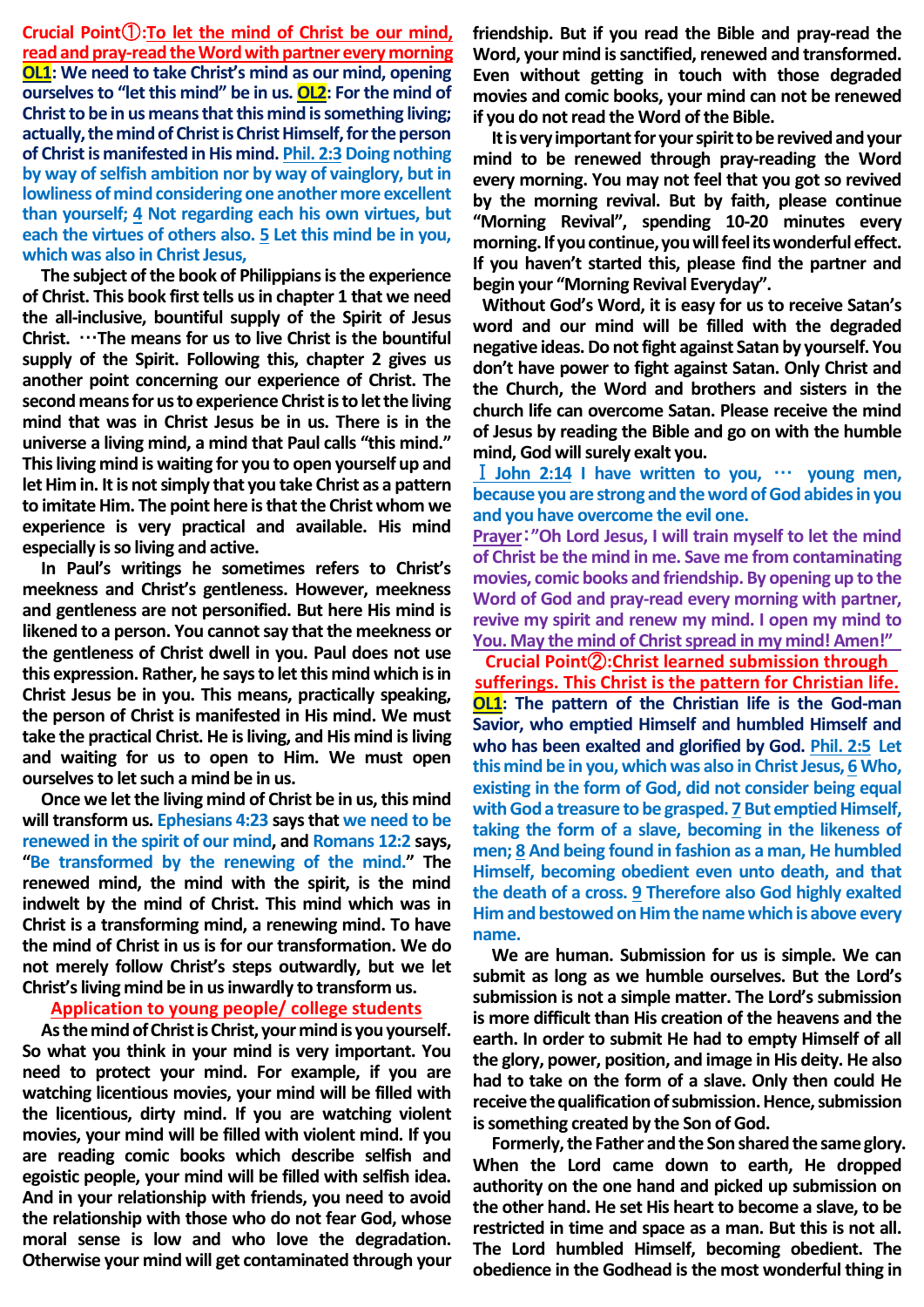**the whole universe. He became obedient unto death, even the death of the cross, a painful and shameful death. In the end, God exalted Him to the highest. He that humbles himself will be exalted. This is God's principle.**

**Hebrews 5:8 tells us that the Lord's obedience was learned through suffering. Suffering brought obedience to Him. True submission is found when there is still obedience in spite of suffering. A man's usefulness is not in whether he has suffered, but in whether he has learned obedience in suffering. Only those who are obedient to God are useful. If the heart is not softened, the suffering will not go away. Our way is the way of manifold sufferings. A man who yearns after ease and enjoyment is of no use. We must all learn to be obedient in sufferings. When the Lord came to the earth, He did not bring obedience with Him; rather, He learned it through sufferings.**

**Salvation not only brings joy; it also brings submission. If a man is only for joy, his experiences will not be abundant. Only submissive ones will experience the fullness of salvation.**

**Application to young working saints/ graduate students(1)** Ⅰ**Peter 5:5In like manner, younger men, be subject to elders; and all of you gird yourselves with humility toward one another, because God resists the proud but gives grace to the humble. 6 Therefore be humbled under the mighty hand of God that He may exalt you in due time,**

**When Christ became a man and lived on earth, He submitted to Father completely. He was obedient even unto death on the cross. This submission was created by Christ and submission is Christ. On the other hand, Satan, due to his pride,**  was degraded to be God's enemy from being an archangel. **"God resists the proud" means that the pride comes from God's enemy Satan and the pride is Satan. Satan is dwelling in the flesh due to the degradation, if man puts him mind on the flesh, it makes him proud. But when he puts his mind on his spirit, he becomes one with Christ and can be humble and submit.** 

**Men easily become proud. For example, when you face the difficulty at your work, you may pray to the Lord and ask the brothers and the sisters to pray for you. And because of the Lord and the church, you could break through that difficult problem which was difficult to get over. But later, man forgets the grace and becomes proud and assumed that it was done all by self. In fact, such an idea is devilish and comes from Satan. In such time, you need to testify before men immediately that "I could break though this difficult problem due to Christ and the brothers and sisters". Because man's nature is degraded, if we do not declare sooner, Satan comes to whisper and leads you to proud. So by declaring Lord's grace as soon as possible, you need to cut off the Satan's temptation.**

**Prayer**:**"Oh Lord Jesus, save me from devilish thought and every kind of pride. When I put my mind on the flesh, Satan comes to whisper and I end up receiving his word and become proud. When I succeeded by the grace of the Lord, let me put my mind on my spirit and become one with Christ and humble myself and submit to the Lord. And let me testify and declare Lord's grace immediately to cut off Satan's temptation which causes me to proud.! I make Christ my pattern and let me learn submission through sufferings."**

## **Crucial Point③: An urgent need among us in the Lord's recovery: live a crucified life to experience the power of resurrection**

**OL1:** By living a crucified life, we can experience the power **of resurrection. Eph.1:20 Which He caused to operate Christ in raising Him from the dead and seating Him at His right hand in the heavenlies, 21 Far above all rule and authority and power and lordship and every name that is named not only in this age but also in that which is to com; 22And He subjected all things under His feet and gave Him to be Head over all things to the church. OL2: The highest life on earth is a crucified life; whenever we live a crucified life, God will bring us into resurrection. Phil.3:10 To know Him and the power of His resurrection and the fellowship of His sufferings, being conformed to His death, 11 If perhapsI may attain to the out-resurrection from the dead. OL3: Christ is exalted in our daily life as we, by the bountiful supply of the Spirit of Jesus Christ, take Him as the crucified life to be the pattern of our daily life.**

**There is an urgent need among us in the Lord's recovery today to experience Christ as our pattern. We desperately need to experience Him as our crucified life. Such a life stands altogether in contrast to a life of rivalry and vainglory. In the church life we either take the crucified life as our pattern or automatically live a life of rivalry and vainglory. There is no third way…. The issue here is extremely serious. We need to be honest with ourselves and consider the kind of life we have been living in the church. If you review the time you have been in the church life, you will see that whenever you did not take the crucified life as your pattern, you were living a life of rivalry for vainglory.**

**This life is Christ Himself as the One who emptied Himself and humbled Himself. Taking this crucified life as our pattern opens the gate of resurrection and brings us into the power of resurrection. The exaltation which is of God will never come by way of rivalry or vainglory. The more we seek vainglory, the more shameful our situation will be. To pursue vainglory is not a glory at all; it is a shame. Likewise, when we are in rivalry with others, the result is never exaltation. Inevitably the result is that we are brought low. The highest life on earth is the crucified life.**

**Often the saints complain of weaknesses. We are weak whenever we do not take the crucified life as our pattern. If you are weak in your family, daily life, or church life, it is an indication that you are not taking the crucified life and therefore are not in the power of resurrection….The gate through which we enter into the power of resurrection is the crucified life. Paul's expectation concerning the saints in Philippi was that they would live this crucified life and then experience the power of resurrection.**

**During the years I have been in the church life, I have known many cases of those who were in rivalry for vainglory. Without exception, all those who engaged in such rivalry went downhill. It is utterly foolish to have rivalry in the church life. We should fear this more than we fear a serpent.**

**Phil.2:3 Doing nothing by way of selfish ambition nor by way of vainglory, but in lowliness of mind considering one another more excellent than yourselves;**